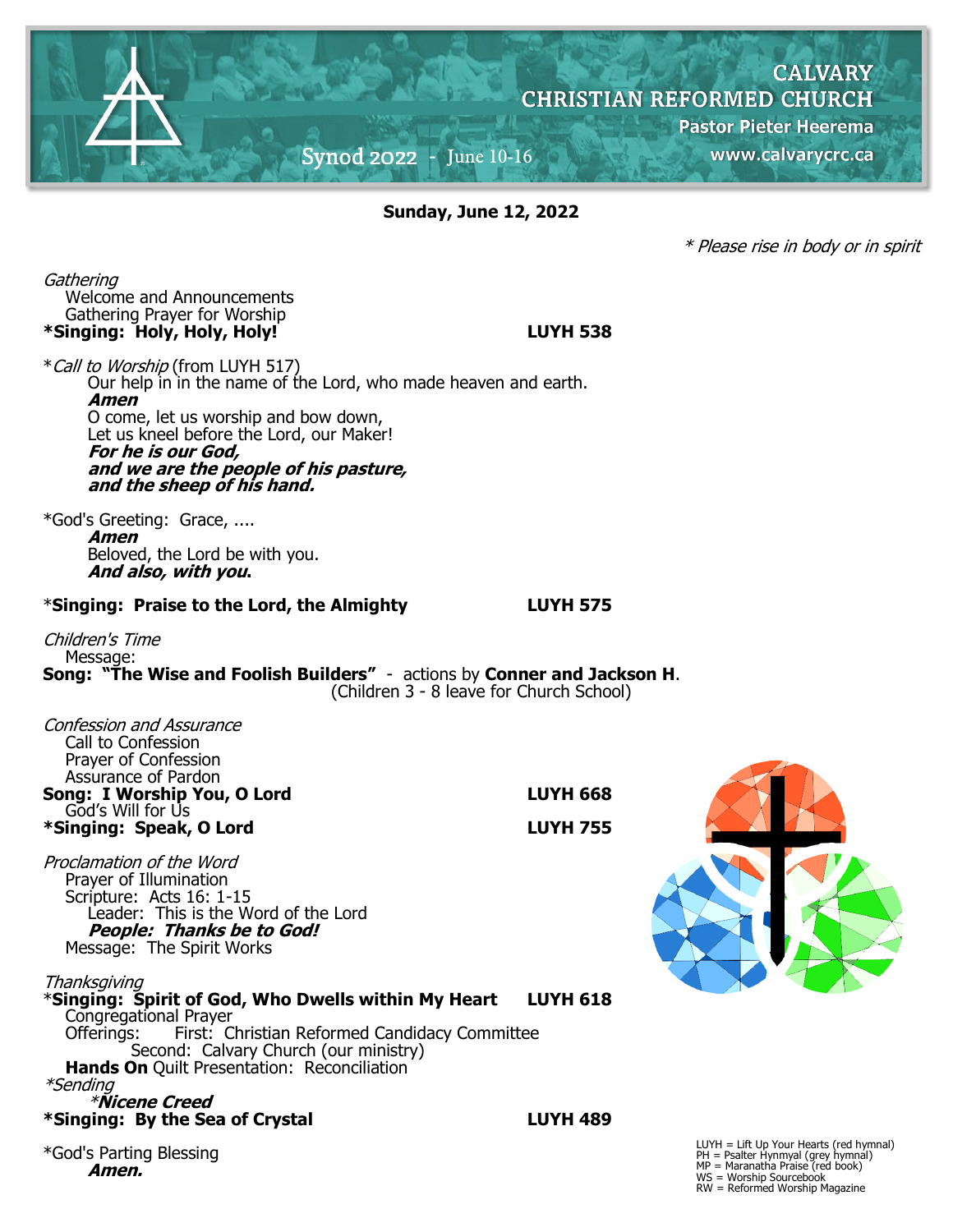**'Hands On'** Presentation: **Vanessa Genier**, when she heard about the residential school graves, decided to do something about it. This Timmins, Ontario resident formed the non-profit, **Quilts for Survivors**. She and others organized a nationwide collection of volunteers and quilters across Canada whose aim is to provide a quilt to each survivor of the Residential School System and survivors of other traumas, as an act of reconciliation. When our **Hands On group** heard about this, we decided that this is something we could get behind. I was hoping for one quilt, but our Lord had other plans. With joy, we thankfully have **nine** to contribute!! Today we are displaying our small contribution before they are sent to their intended recipients. Further info can be found on [quiltsforsur](http://quiltsforsurvivors.ca)[vivors.ca.](http://quiltsforsurvivors.ca) There is also a news article from the **Christian Courier** posted on the bulletin board.

**Church Family:** Let us continue to be in prayer for each other, remembering those who mourn, those who are healing, those suffering pain, those with chronic conditions, and those waiting for medical help or results. In his mercy, may our God grant us all what we are in need of each day.

**Synod 2022**: The general Synod of the Christian Reformed Church in North America is meeting in Grand Rapids, Michigan. The delegates must deal not only with this year's agenda, but also with materials from the synodical meets missed because of Covid19. Pray that the delegates be granted wisdom and discernment as they make decisions that will touch all C.R.C. congregations.

### **A Message About Nursery & Junior Sunday School**:

We have been fortunate to have been able to provide nursery and junior Sunday school these past few months. Thank you to those who have helped!

With summer coming, we have a few of our regular volunteers that won't be available. If anyone is able to sign up for for a Sunday during the summer, please email [lisadouma@yahoo.ca](mailto:lisadouma@yahoo.ca) to volunteer for nursery and [da](mailto:danirijke@gmail.com)[nirijke@gmail.com](mailto:danirijke@gmail.com) to volunteer for Junior Sunday school. We will also have sign-up sheets available in the fellowship hall. Unfortunately, if we don't have enough volunteers we won't be able to provide the service during the summer months.

Thank you for considering!

Thank You! For All

# **A HUGE THANK YOU FROM THE GARAGE SALE COMMITTEE TO ALL!**

To everyone who worked so hard, from the youth who set up, using flashlights, on Thursday, to the last cleaning crew on Saturday!

There were 58 volunteers throughout the week and 25 volunteers on Saturday! Work!

And for all the bakers and gardeners, to those who donated, and for everyone who came out to show support. Everyone was awesome!!



Hard

It took all of you, it was hard work, but it was fun.

The committee (**Jackie, Anita, Katie** and **myself**) couldn't be more pleased.

We raised, not \$3325.25, but actually \$**4355.25** (we forgot to add in 200 fives).

A \$1,000. will be given to the **Persian Church** which is being started by our last refugees.

All I can say is, we thank you for supporting the Garage Sale, and God has blessed our efforts.

**P.S**.: to all the **readers** in the church, help yourself to the **books** which are downstairs in the young people's room.



# **YOUTH SERVICE!**

**All high school youth** are invited to Community C.R.C. in Dixon's Corners **TODAY**, from 3-7pm for games, BBQ dinner and a worship service. What better way to close out the youth group season than fun and fellowship with your friends from local churches. If you have any questions, contact **Iena Van't Foort** at [youth@dixons.church.](mailto:youth@dixons.church) Hope to see you there!



**You are all invited !** The **Church Picnic** will be held on Sunday, June 26,2022, following the worship service. **Bert** and **Shirley V.**, after a two year break, are again graciously offering their farm as the site for our church picnic. Please bring some squares or cookies to share when we have our coffee after we arrive. Drinks, barbecued hamburgers and hot dogs with all the fixings will be provided followed by a delicious, generous dessert. Bring the usual picnic gear: chairs, umbrellas, sunscreen, hats and lawn games. Hope to see everyone at the picnic!

There will be printed directions to the site on the 26th available in case you don't have GPS or you miss out on following someone to the Farm.



All young adults 18-30'ish are invited for a relaxing hike **Saturday June 18, 4pm** in the small village of Burritts Rapids, located on the Rideau Canal just west of Kemptville. We'll meet at the Burritts Rapids Lock Station, 673 River Road, Kemptville at 4pm, go for a walk along the river and then grab a bite to eat. Invite your friends! If you have any questions, contact **Pastor Joe Groeneveld** at 613-295-0888.

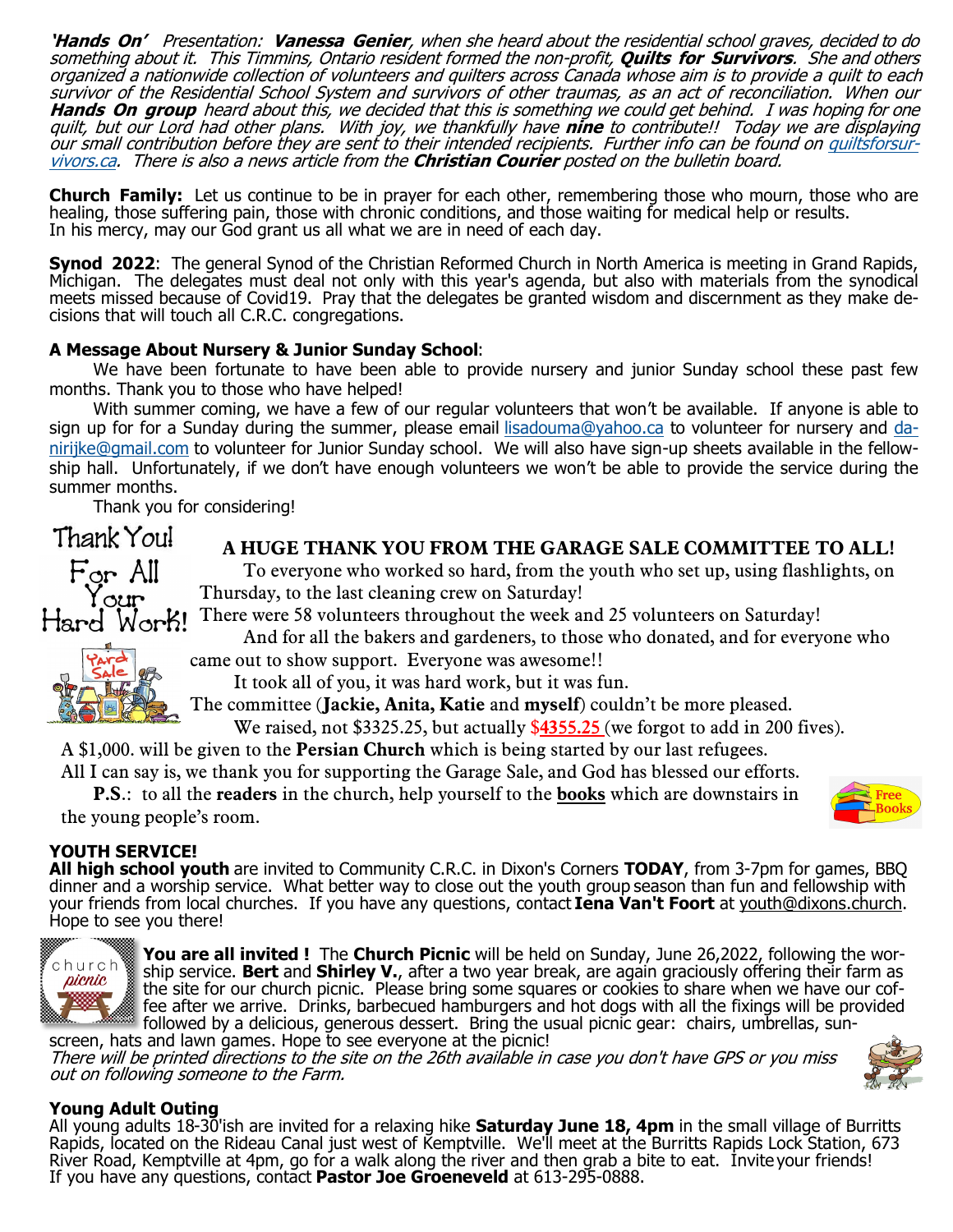### **OUR OFFERINGS:**

## **Today - Candidacy Committee Candidacy Committee**

Your gift to the Candidacy Committee will help ensure that ministry candidates have the resources they need to successfully enter the ministry. The work of the Candidacy Director and the Candidacy Committee is to oversee the processes of ordination in the CRCNA and ensure that paths to ministry are accessible, accountable and equitable. Visit their website [\(https://www.crcna.org/candidacy\)](https://www.crcna.org/candidacy) or send an email to [candidacy@crcna.org](mailto:candidacy@crcna.org) to find out more information.

**June 19 - Indigenous Ministries**. The Indigenous Ministry is made up of a national committee (Canadian Indigenous Ministry Committee), three Urban Indigenous Ministries, and a Justice and Reconciliation Mobilizer, each using their strengths to support healing and reconciliation between Indigenous peoples and non-Indigenous people in Canada. It is rooted in a recognition of our Creator's love for all creation and in the understanding that we all have gifts to offer one another.

The Canadian Indigenous Ministry Committee (CIMC) works with CRC members and congregations to respond to God's call to live in reconciled relationships as covenant (treaty) people before our Creator. It provides leadership and support for learning about Indigenous justice and reconciliation and in putting good words and theology of healing, reconciliation and justice into action.

**Jun 26 - Ministry Shares.** Instead of setting a specific amount per member, each congregation will prayerfully consider how much it can contribute towards our shared ministry efforts.

Ministry shares are an amazingly efficient and stewardly way for us to accomplish ministry together. Over the years, as Synod decided to start new programs, we've used ministry shares as a way of enabling all of our congregations to contribute towards the costs. In this way, every initiative is truly part of our shared ministry. What happens if my church doesn't give?

Currently, churches are contributing less than 60% of the requested amount for ministry. This means fewer funds are available for: • Supporting new church plants • Producing new resources for children's ministry • Training new pastors and supporting those already in ministry • Resourcing chaplains as they serve populations in crisis • Producing resources to revitalize worship in congregations • Equipping churches in abuse prevention, disability awareness, and racial reconciliation • Sharing the gospel in new ministry fields. With the new system proposed by Synod 2019, ministry budgets will be set based on what is pledged from churches. If this amount is less than what is currently received, important ministry will need to be cut.

#### Please pray for God's blessing on the **ministries, the leaders and the members of C.R.C. churches and ministries on the meeting of Synod, June 10-16 on the campus of Calvin College, Grand Rapids, MI.**

**CAMP ADONAI** The Board has appreciated your patience and support as we have been working hard to plan Camp Adonai 2022 amid the changing Covid landscape. We are excited to announce that we are now able to **accept ALL camper registrations**, regardless of Covid vaccination status. We look forward to an amazing two weeks of Camp. God is good! Blessings, **The Camp Adonai Board**

**Junior week** is from August 14 to 19 for campers who will be 9 years of age this year to 12 years old. The cost is \$220 per camper. **Senior week** is from August 20 to 27 for campers aged 13 to 15 years old at a cost of \$285 per camper. Additionally, individuals interested in becoming a counsellor can also register through our website. Please visit our website at [www.campadonai.ca](http://www.campadonai.ca) or our [Facebook](https://www.facebook.com/groups/2214805452) page for more information regarding camp, camper registration and/or counsellor application forms.

**I'm a Part of God's Story** - Check out the new kids' devotion at www.kidscorner.net. The Bible is like a telescope that helps us zoom in on God's plan; it reminds us that God works all things together for good. God gave us his Word to be the lens through which we can look at our lives. Ask him to make his promises clear and to help you trust in his plan. Listen now at kidscorner.net and check out all the new content.

**Groundwork:** Biblical Steps for Sharing Your Faith - We've studied what evangelism is, why every believer is called to witness, and the role and power of the Holy Spirit. Now we consider how we share our faith. Join Groundwork as we study Matthew 9:35-10:7, Acts 4:23-31, Acts 8:26-40, and Revelation 12:11 to glean simple, practical steps that every believer can follow to confidently share their faith. Listen now at GroundworkOnline.com and subscribe to Groundwork's weekly emails for future episodes.

### **Faith Formation Ministries**

Faith Practice Reflection Tip - Reflection and Discussion Starter—the Practice of Wonder: Read Psalm 139 and ponder or discuss the following questions. This song is an amazing expression of wonder. Read the first 18 verses. What wonderings does this passage prompt in you? Do you often go through your day with this kind of wonder and awe? If not, what do you think hinders you? What practices might help you recapture a sense of childlike wonder more regularly? What aspect of God's character fills you with awe? (For more on faith practices from Faith Formation Ministries, visit bit.ly/FaithPracticesProject)

### **ReFrame Ministries**

Family Fire - is an online community exploring Spirit-led family, marriage, parenting, in-laws, blended families, and intimacy. Find encouraging articles and devotions at familyfire.com. Subscribe for regular email updates and connect with our Family Fire community on Facebook